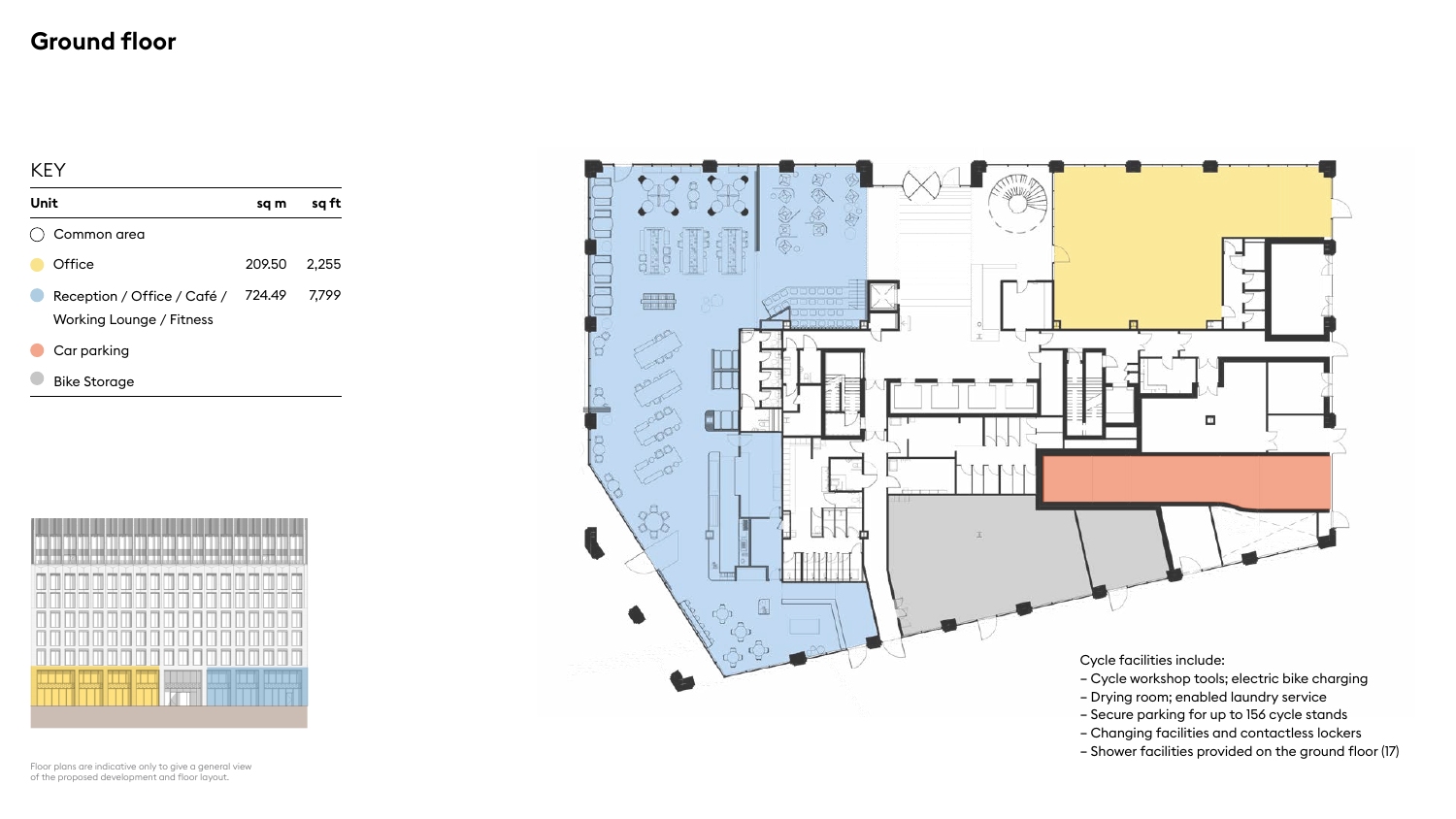

## **Mezzanine**

| Unit                   | sq m           | sq ft |
|------------------------|----------------|-------|
| Office                 | 1305.27 14,050 |       |
| Co-working reception   |                |       |
| <b>Business lounge</b> |                |       |
| Co-working space       |                |       |
| Let Ready studios      |                |       |
| Bookable meeting rooms |                |       |

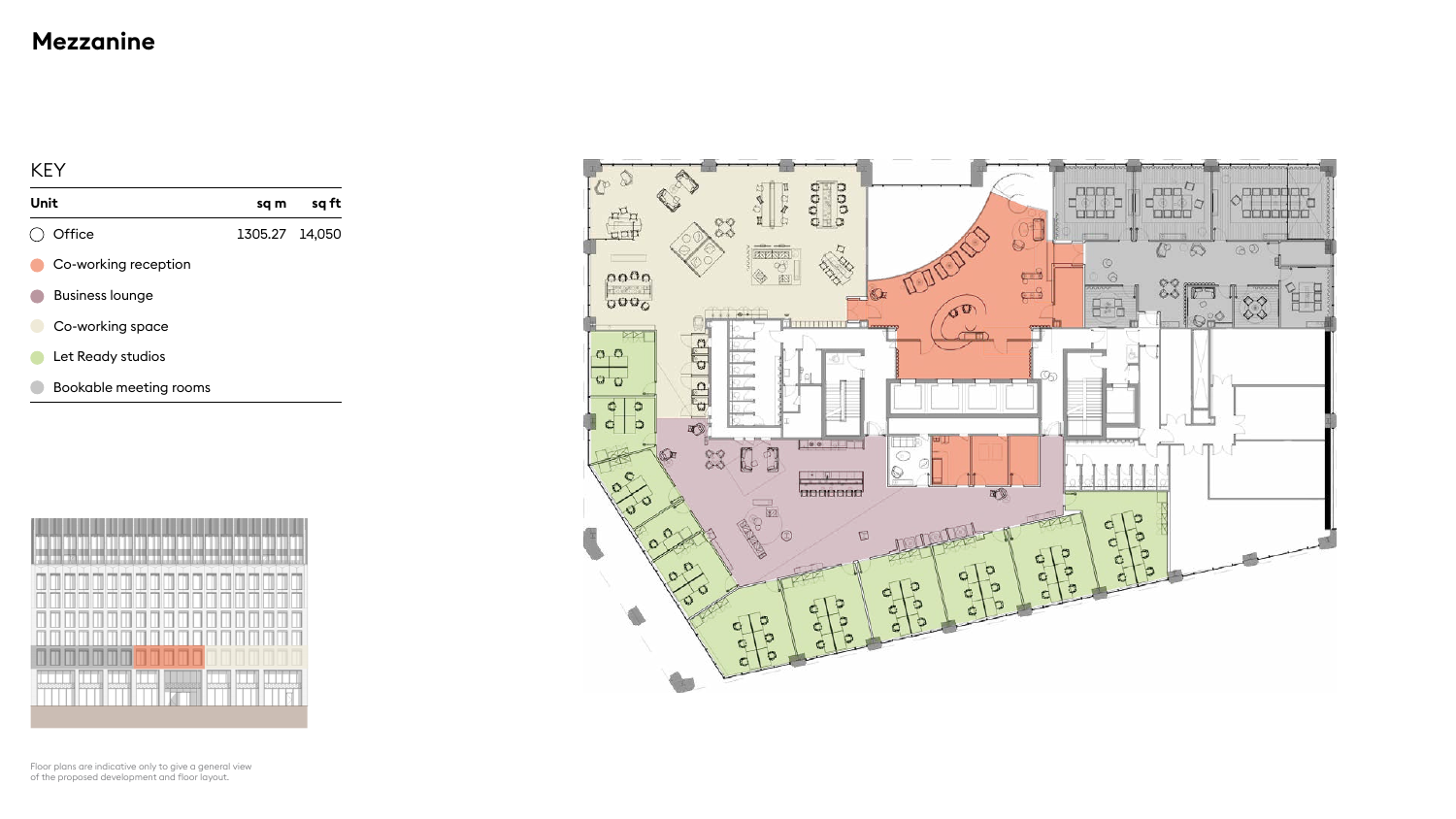



# **Typical upper floor**

| <b>Floor</b> area      | sq m            | sq ft |  |  |
|------------------------|-----------------|-------|--|--|
| $\bigcirc$ Level 2 - 3 | 1,661.88 17,889 |       |  |  |
| $\bullet$ Level 4 - 5  | 1,657.14 17,836 |       |  |  |

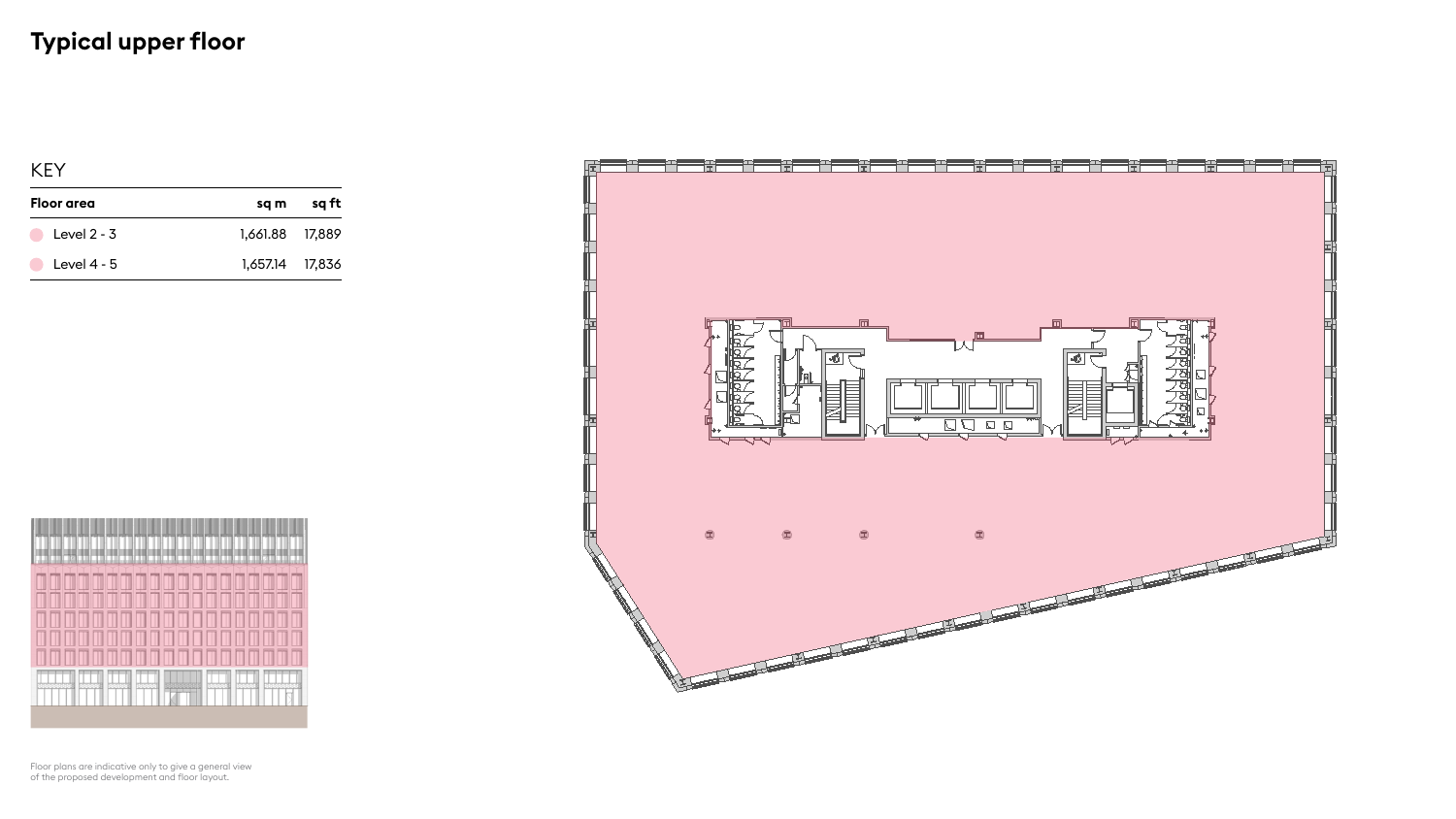

# **Typical upper floor**



| Floor area    | sq m            | sq ft |  |  |
|---------------|-----------------|-------|--|--|
| Level $2 - 3$ | 1,661.88 17,889 |       |  |  |
| Level 4 - 5   | 1,657.14 17,836 |       |  |  |
| Soft spot     |                 |       |  |  |

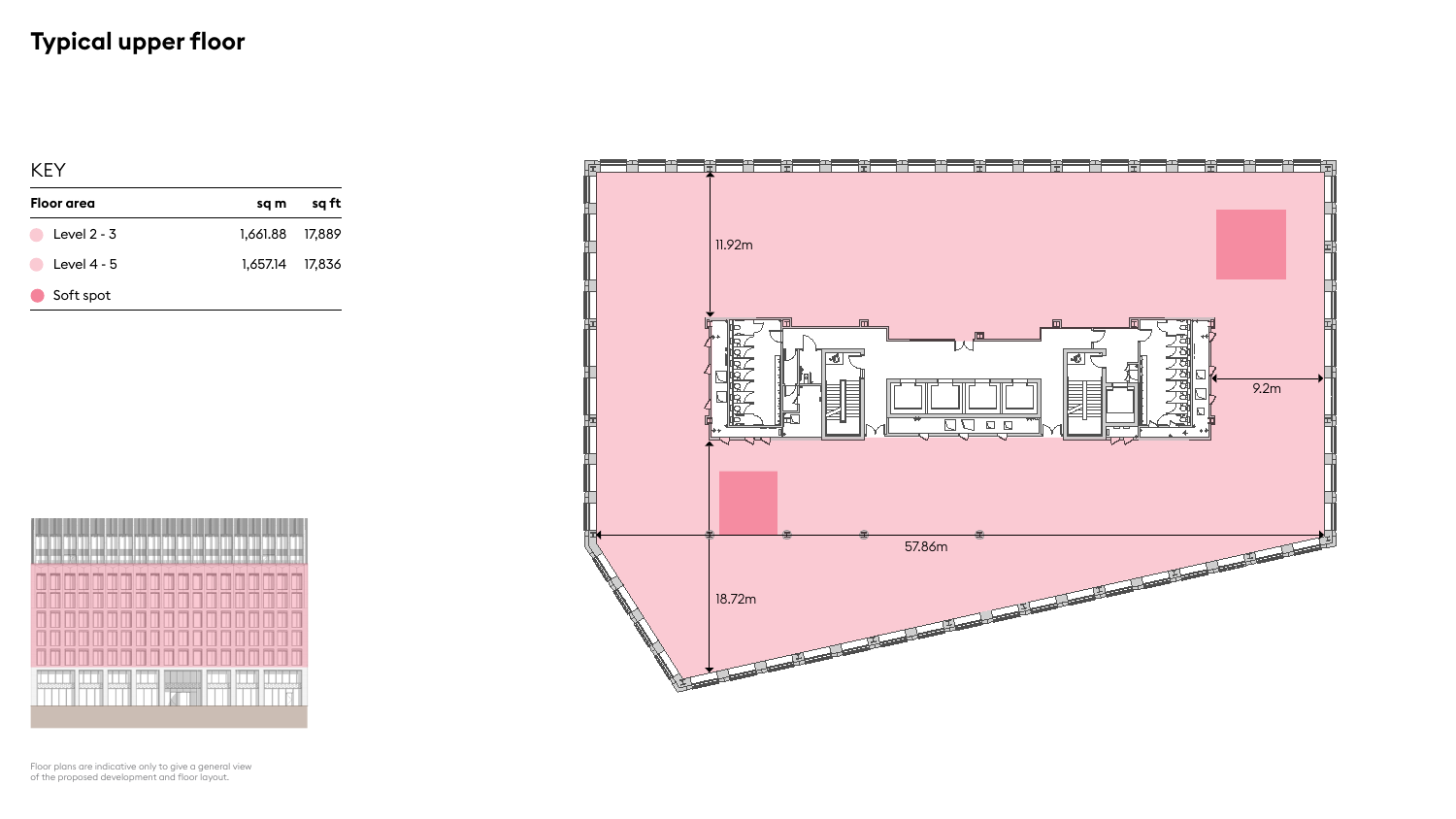





## **6th floor plan**

| Floor area           | sq m            | sq ft |  |  |
|----------------------|-----------------|-------|--|--|
| Office               | 1,107.69 11,923 |       |  |  |
| North facing terrace | 142.61          | 1,535 |  |  |
| South facing terrace | 292.98          | 3,154 |  |  |